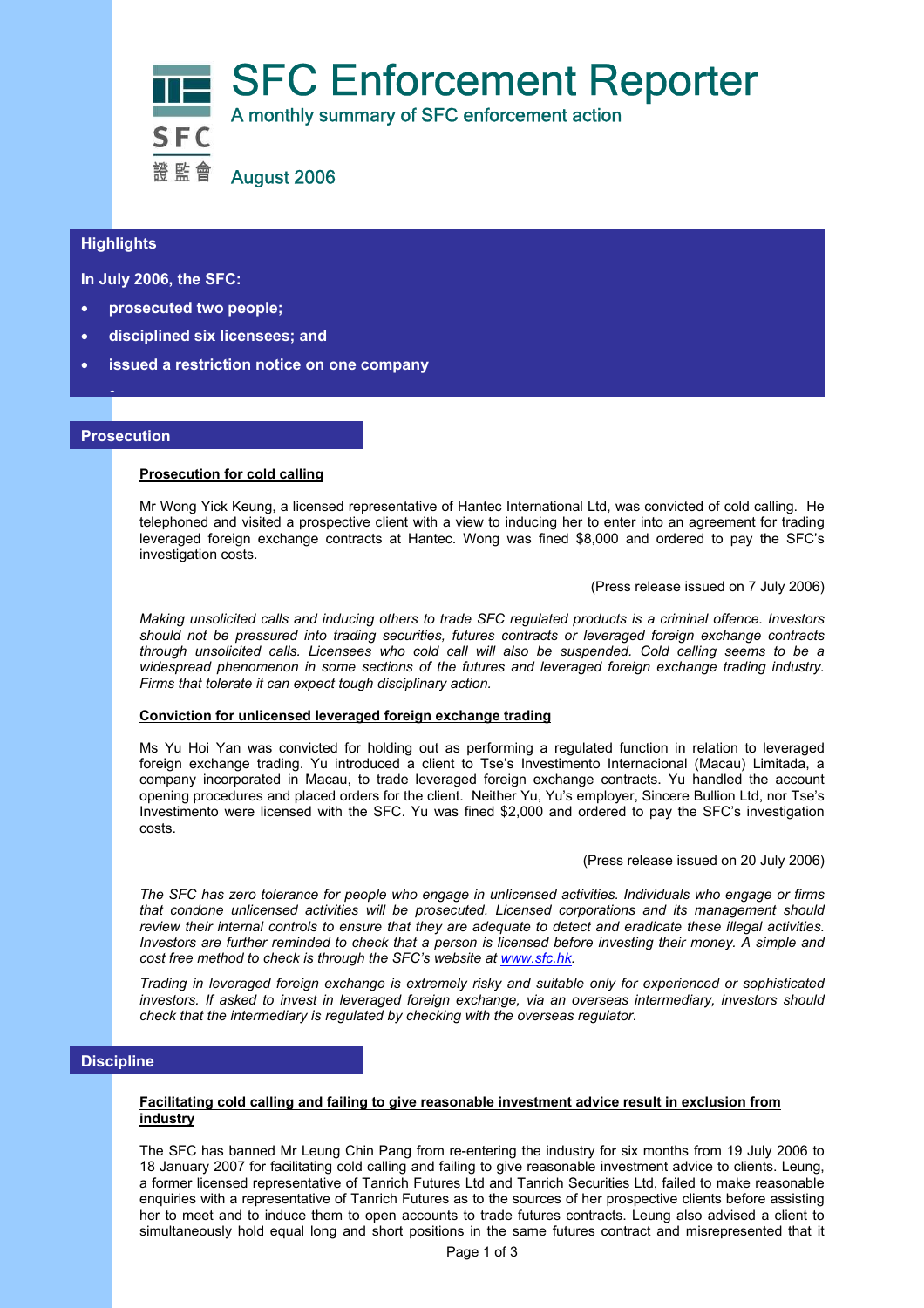

would reduce risk and help recover trading losses when this was not true. Leung is no longer licensed. Had Leung been licensed, the SFC would have suspended him for six months.

(Press release issued on 19 July 2006)

*Licensees have a duty to give clients reasonable investment advice based on their clients' individual financial objectives and financial circumstances. Failure to do so will result in disciplinary action and likely suspension. Futures investors should also beware of advice to "lock". Leung is the seventh representative of Tanrich punished for cold calling in the last seven months.* 

#### **Suspension for breaches of the Anti-Money Laundering Guidelines, FRR and internal control failings**

The SFC suspended Mr Luk Kam Yuen Perry, a former responsible officer of Hooray Securities Ltd for five months for breaching the Anti-Money Laundering Guidelines, the FRR, the Code of Conduct, and internal control failings.

Between September to November 2001, Hooray acted as the selling broker in a number of non-AMS share transactions. The sellers subsequently transferred the sale proceeds to five parties, including four BVI companies, whose accounts were opened at Hooray shortly before the transactions. Despite the suspicious nature of these transfers, Luk failed to inquire with the sellers the reason for the fund transfers. He also failed to put in place procedures to ensure Hooray complied with the Anti-Money Laundering Guidelines and did not appoint an officer to be responsible for disclosures of suspicious transactions.

Luk also failed to appoint an experienced staff member to calculate Hooray's liquid capital returns or to supervise this staff member in calculating the FRR. This resulted in Hooray's failure to maintain the requisite liquid capital for eight days between May 2003 and March 2004 caused by mis-calculation of the liquid capital returns.

Between July and September 2004, Luk also failed to implement internal controls to ensure tape recordings were kept for at least three months, randomly check tape recording conversations between account executives and clients to ensure orders were properly handled and executed, and ensure written authorisations were received from clients before commencing discretionary trading. The failure to implement these internal procedures caused a licensed representative of Hooray to breach the Code of Conduct. Furthermore, Luk failed to ensure a written authorisation was obtained before a third party placed orders on behalf of an account holder.

(Press release issued on 18 July 2006)

*The implementation of anti-money laundering measures and compliance with the Anti-Money Laundering Guidance Notes are essential to the integrity of the market. All suspicious transactions must be reported to the relevant enforcement authorities. It is also incumbent on management to ensure proper internal procedures are in place to ensure staff compliance with the Code of Conduct and all other applicable laws and regulations. Failure by responsible officers to discharge this primary responsibility will result in disciplinary sanctions.* 

### **Reprimand and fine for FRR breaches**

The SFC reprimanded Excalibur Futures Ltd and fined it \$400,000 for failing to comply with the liquid capital requirement and the FRR. Excalibur and its financial controller were convicted of contravening the FRR in June 2005. The SFC also reprimanded and fined Excalibur's responsible officer, Mr Poon Kwok Wah Allan, \$240,000 for failing to detect and prevent the window dressing arrangement and to properly supervise the financial controller.

(Press release issued on 25 July 2006)

*The maintenance and reporting of liquid capital form one of the cornerstones of investor protection. Prompt reporting of a company's liquid capital deficiencies is a legal requirement and is necessary to allow the SFC to assess the potential financial risks of licensed firms to investors and the market. A company can choose to initially notify the SFC by telephone followed by a written notification. Companies which fail to comply with this simple reporting requirement can expect to be prosecuted and/or disciplined.* 

#### **Further crackdown on internal control failures**

The SFC reprimanded Celestial Securities Ltd and fined Celestial and its responsible officer, Mr Kwan Pak Leung Horace, \$21,000 and \$7,000 respectively for internal control failures. Celestial failed to ensure dealers